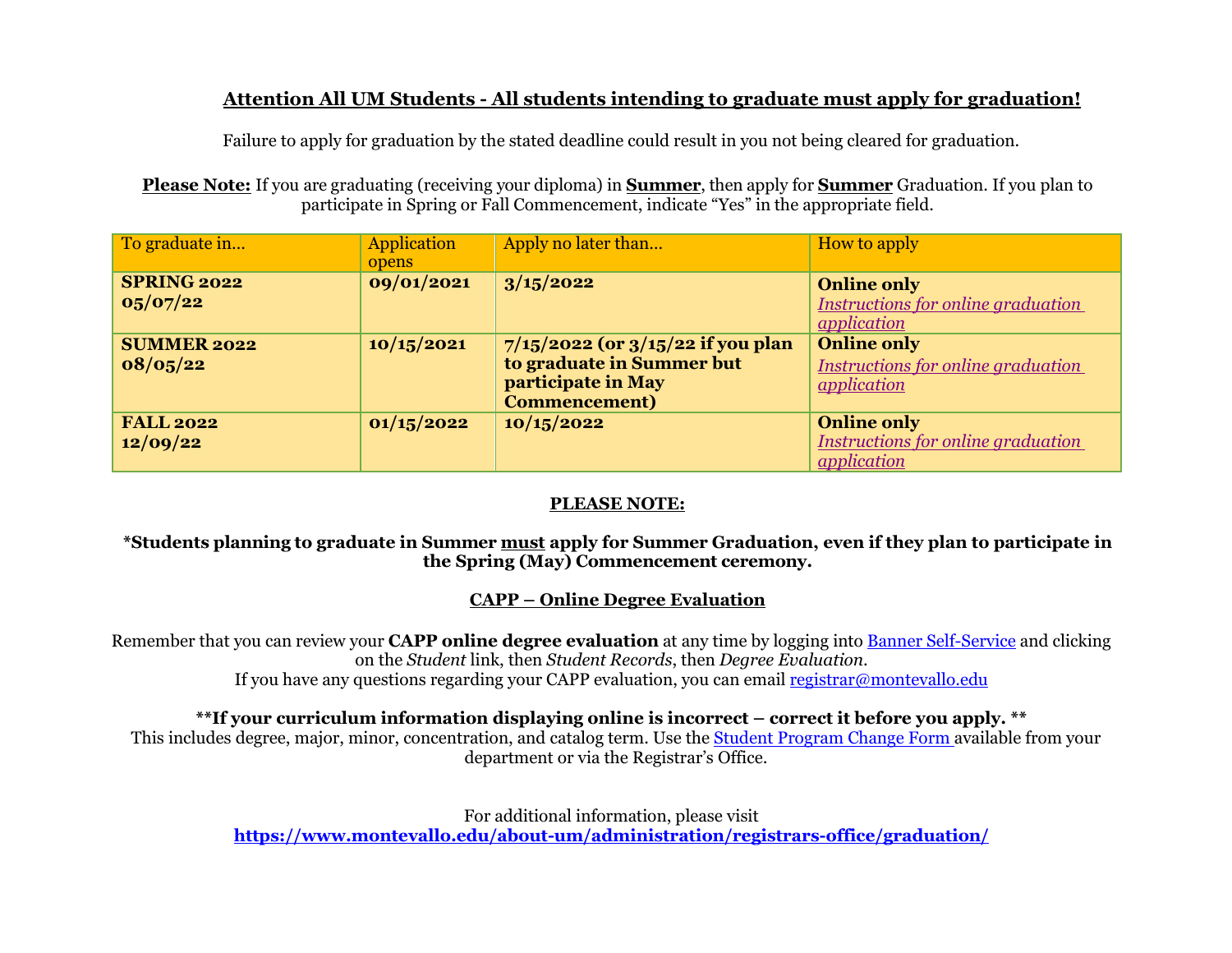### **Graduating in Summer, Walking in Spring Policy**

**Undergraduate** students who have not completed all degree requirements by the end of the spring semester may participate in Spring Commencement if they meet **both** of the following:

- Have 18 or fewer credit hours to complete with verified UM summer term enrollment in all remaining requirements; AND
- Have obtained at least a 2.0 cumulativeGPA.

**Graduate** students who have not completed all degree requirements by the end of the spring semester may participate in Spring Commencement if they meet **all** of the following:

- Have 6 semester hours or fewer hours to complete of coursework with verified Summer Term enrollment at UM in all remaining requirements;
- Are on-track to complete any non-course program requirements by the end of the Summer Term; AND
- Have obtained the minimum cumulative GPA required for program completion.

#### Names of all participants will be printed in the program. Therefore, a student may participate in only one commencement ceremony.

After the student completes all degree requirements, their degree will be conferred on the next "degree conferred" date. This date will appear on the student's diploma and transcript and will correspond to one of the three dates that UM confers degrees. All graduation requirements and financial obligations must be satisfied in order to receive the diploma.

Summer undergraduate candidates approved to participate in Spring Commencement will walk with preliminary honor designations based on the UM Cumulative GPA at the time of Commencement. Final honors designations will be printed on the diploma and final transcript after completion.

Any exceptions to this policy must originate with the student's Dean and will require the approval of the Provost and Vice President for Academic Affairs.

Students who wish to pursue this option should meet with their academic advisors as soon as possible to determine if they are able to complete all requirements at UM during the corresponding Summer term. Graduation applications for students who will complete their degree requirements over the summer are (preferably) due in the Registrar's Office by **March 15** in order to participate in Spring Commencement.

Summer graduates who are ineligible to participate in Spring Commencement may elect to participate in Fall Commencement. Students should declare intent to walk in fall with the Registrar's Office by no later than **July 15**.